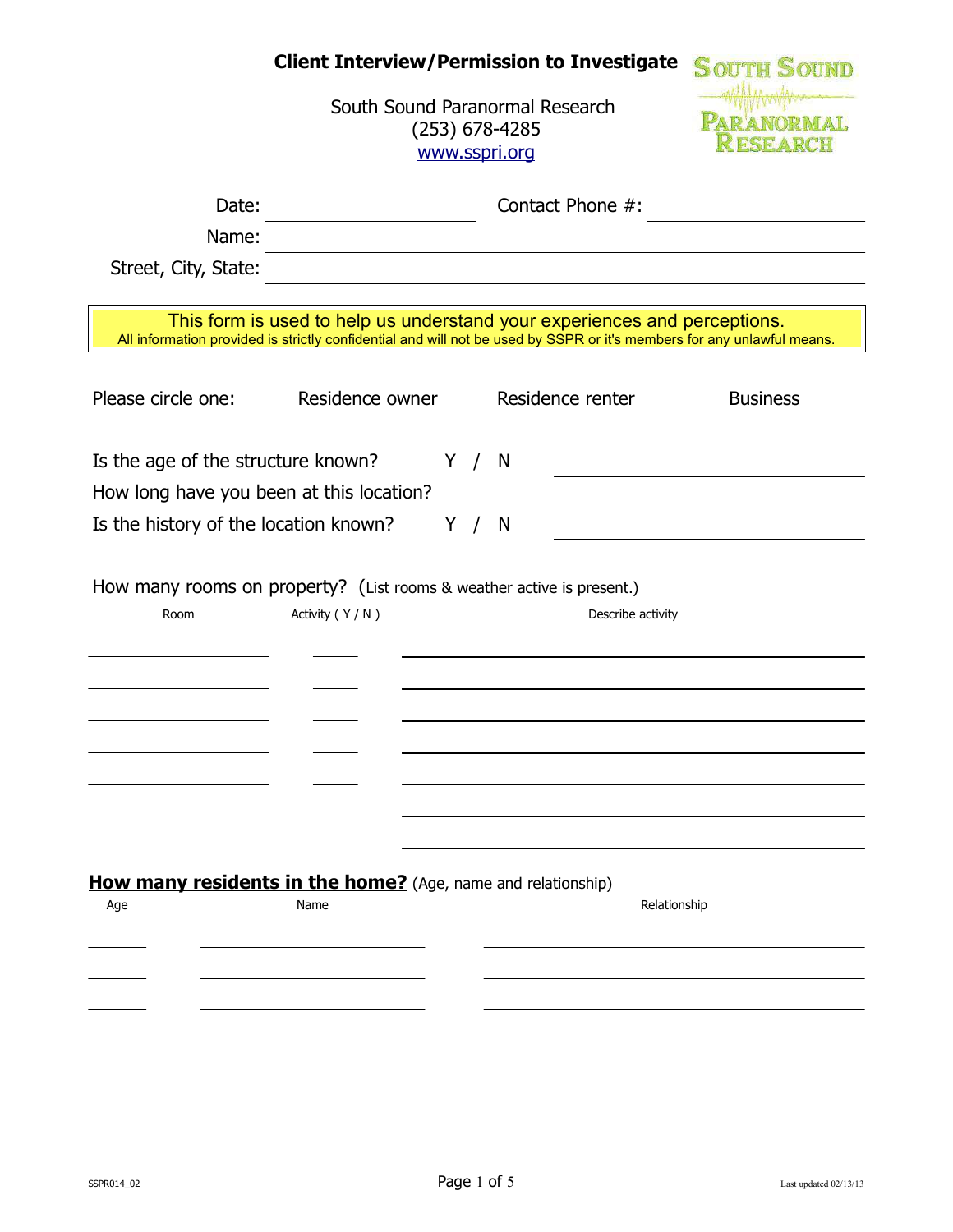# Client Interview/Permission to Investigate SOUTH SOUND

South Sound Paranormal Research (253) 678-4285 www.sspri.org



**What kind of phenomena have you currently been experiencing?** (Circle all that apply) (apparitions, being touched, dizziness, feelings of fear, feelings of dread, feeling of pressure, footsteps (running footsteps), headaches, hot or cold spots (temperature changes), light anomalies, missing and returned objects, objects moving or levitating, noises (banging, knocking, tapping), smells/odors, shadows, voices), electronic issues, pluming issues List others below:

When did you first notice activity? (Who was the first to notice activity?)

**Does the activity happen frequently/deration?** (During the day, or night, at specific times, or around specific people or pets?)

Do children report seeing people who are not there? Do animals seem to **track people who are not there?**  $Y / N$  (if yes please explain below)

Have non residences had experiences on the property? Are they willing to talk with members of SSPR about their experiences?  $Y / N$ 

(if Yes please explain below)

#### Does anyone in residence experience trouble sleeping, or nightmares?

Y / N (if yes please explain)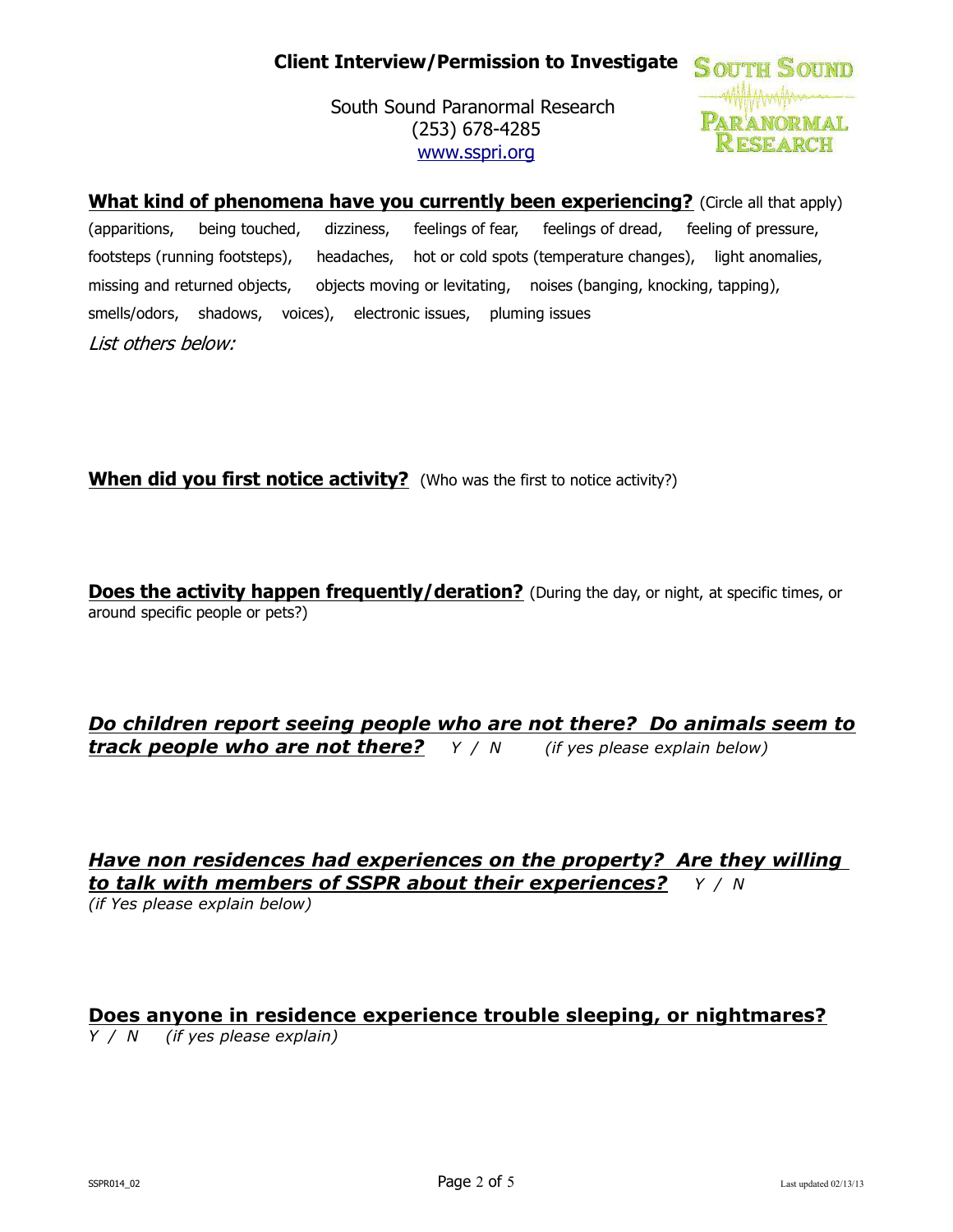**PARANORMAL KESEARCH** 

South Sound Paranormal Research (253) 678-4285 www.sspri.org

**Do you feel like you are trying to be communicated with?**  $Y / N$ **Voices/noises heard?** (child, female, male) (where/when) (decipherable?)

**Is the history of the property known?**  $Y / N$  (if Yes please explain below)

## On a scale of 1 to 10, 1 being moderate and 10 extreme, what would you rate the level of activity?

1 2 3 4 5 6 7 8 9 10

Do you feel threatened? Y / N

Are you considering moving?  $Y / N$ 

Have you or had your home cleansed previously? Y / N (if Yes did this help)

**Would you be open to a blessing of your home?**  $Y / N$ 

**Has there been media involvement?**  $Y / N$  (if Yes please explain below)

How did you hear about SSPR?

What are your expectations from having SSPR investigate?

Additional notes: Please use the back of this page.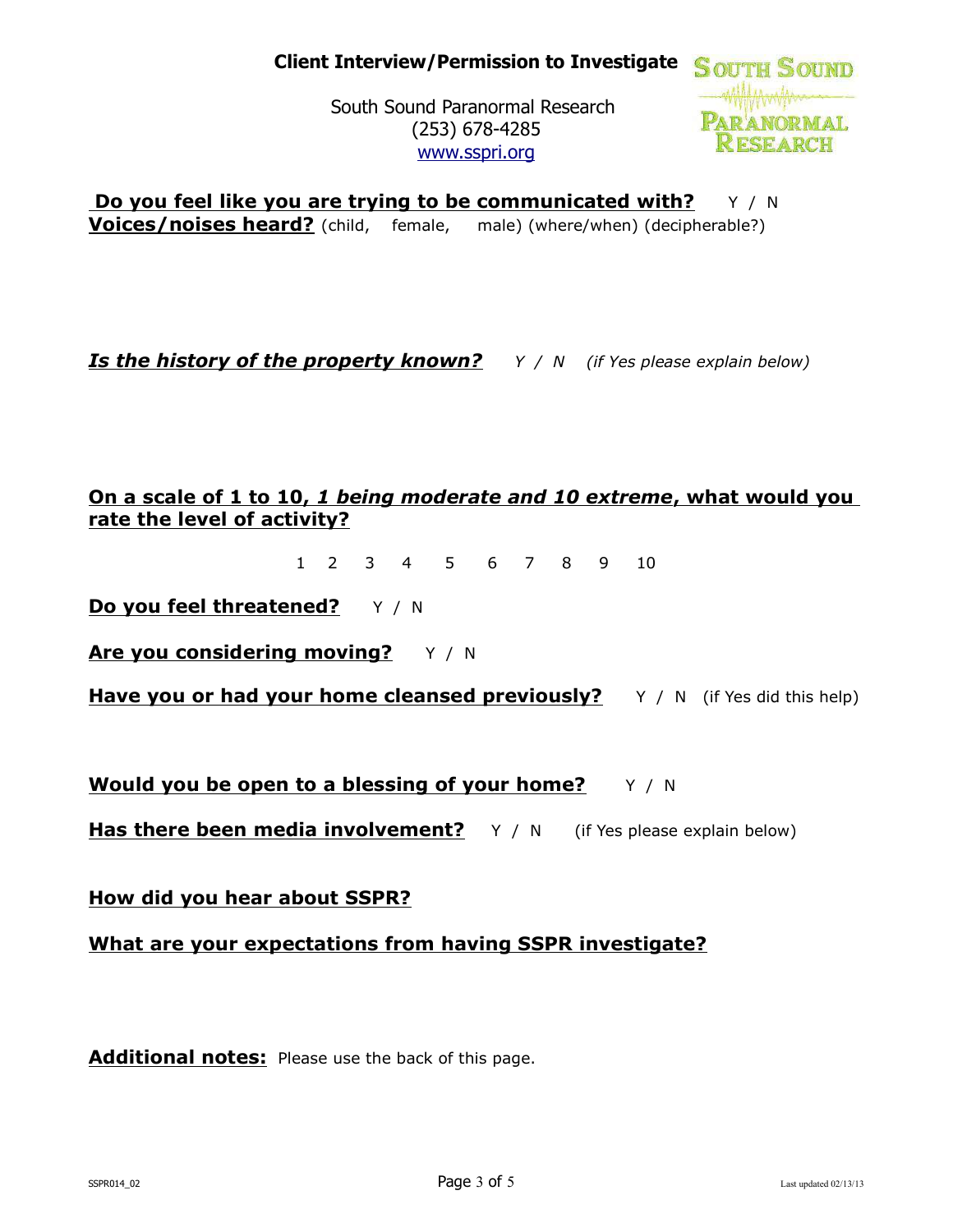### Client Interview/Permission to Investigate



South Sound Paranormal Research (253) 678-4285 www.sspri.org

| I, [print name] | have the authority to                                                                     |
|-----------------|-------------------------------------------------------------------------------------------|
|                 | allow access to investigators from South Sound Paranormal Research to conduct research at |
| this location   | , in the city of $\overline{\phantom{a}}$                                                 |
| in the state of |                                                                                           |

Permission is being granted to South Sound Paranormal Research to conduct research into the history of the location and into possible occurrences and sightings related to ghosts and the paranormal.

All parts of the investigation have been explained to the owners/trustees of the location and we have given permission for research to be conducted.

South Sound Paranormal Research team releases the owner of the location from any liability for injuries that may occur during the investigation. In addition, the investigators present assume responsibility for any damage to the property that takes place due to the investigation.

The investigating team also assumes responsibility for proper release of information from the property owners. No information about the investigation will be released without signed copies of the current release forms.

| Signed:                                    | Jate: |
|--------------------------------------------|-------|
| (Property owner/Trustee/Responsible party) |       |

| Signed: | ---<br>Date. |  |
|---------|--------------|--|
|         |              |  |

(Case manager/Director)